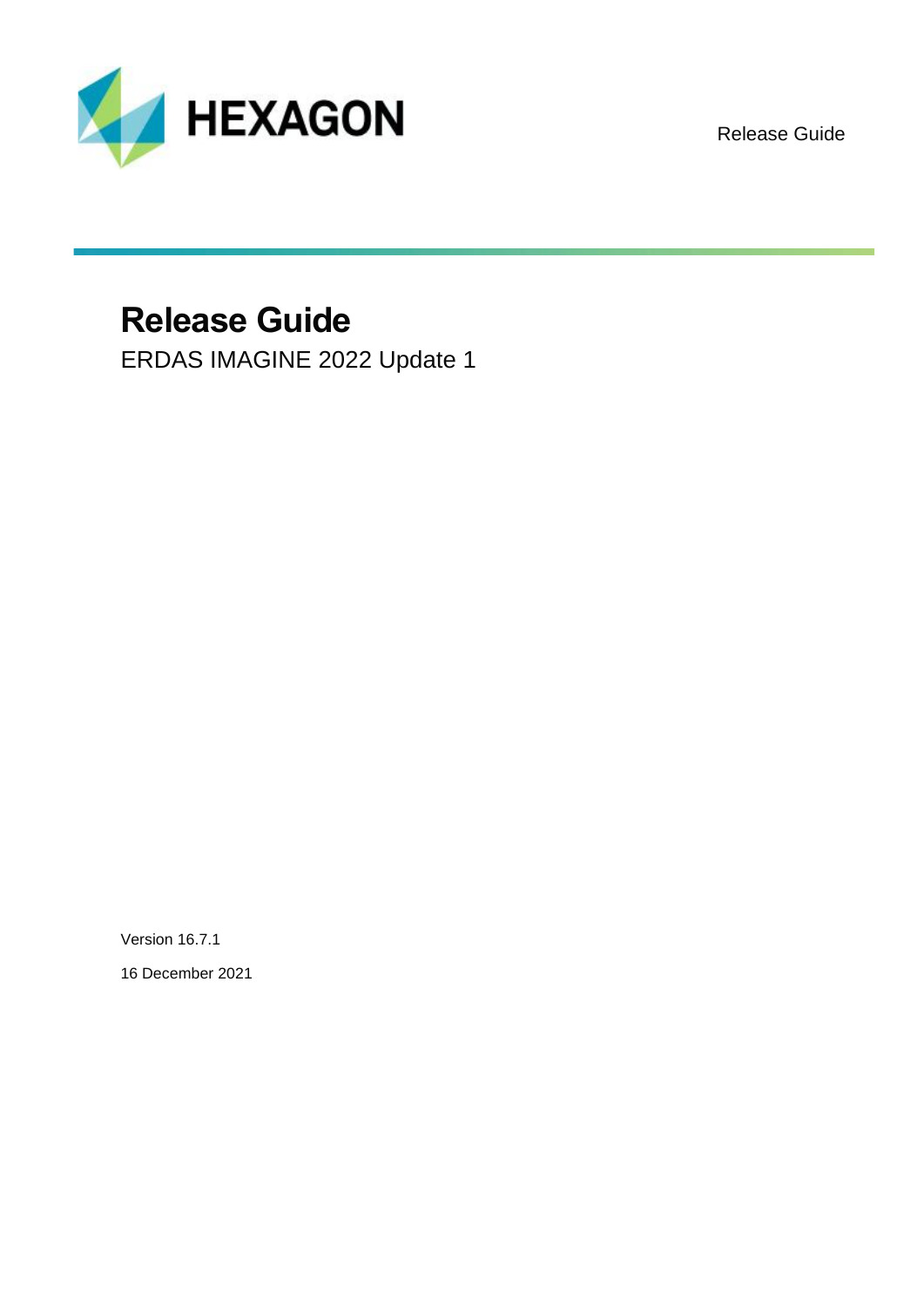

ERDAS IMAGINE 2022 Update 1

# **Contents**

<span id="page-1-0"></span>

| <b>IMAGINE Essentials.</b> | .12 |
|----------------------------|-----|
|                            |     |
|                            |     |
|                            |     |
|                            |     |
|                            |     |
|                            |     |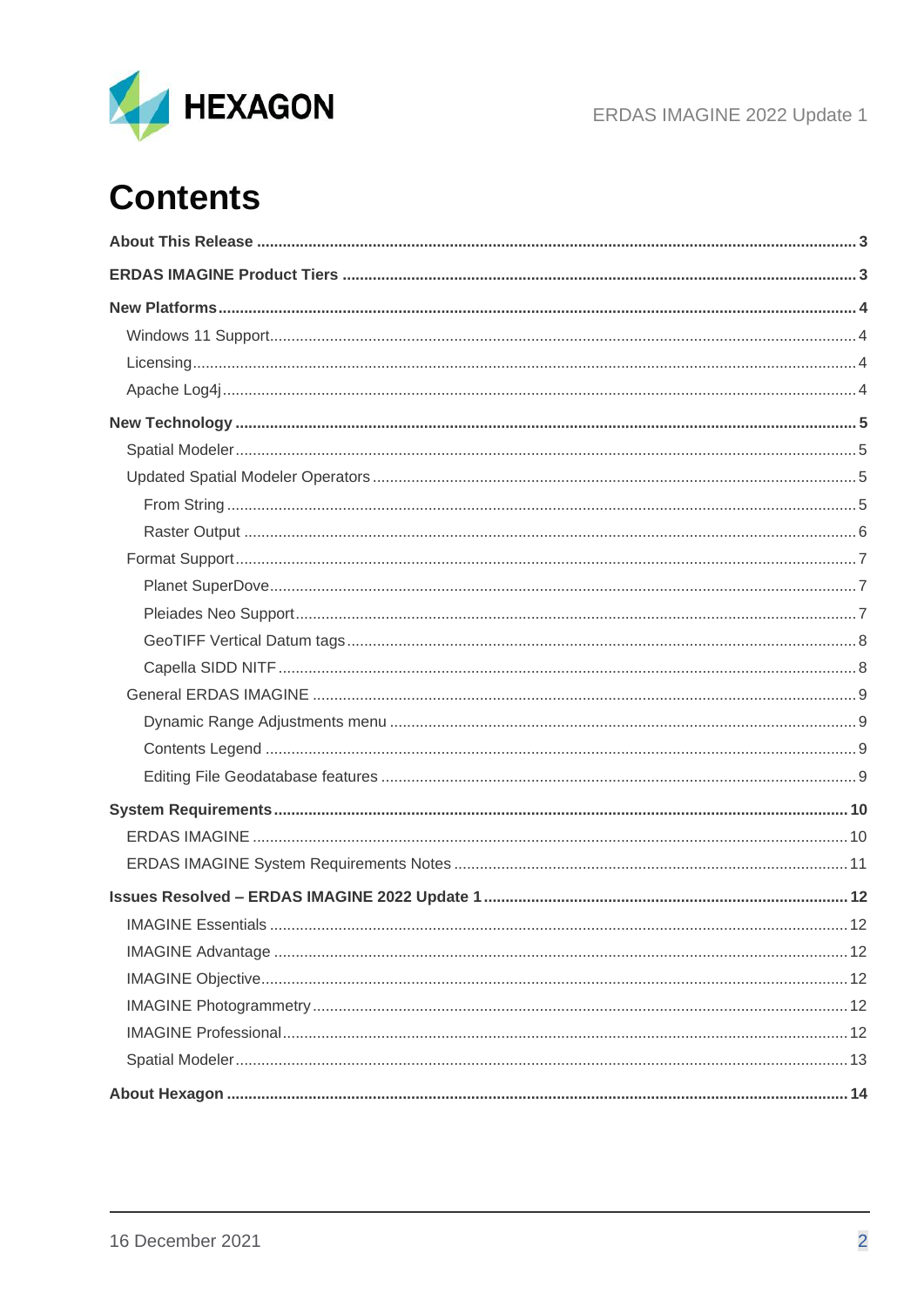

## **About This Release**

This document describes enhancements in ERDAS IMAGINE 2022 Update 1 (v16.7.1), including IMAGINE Photogrammetry (formerly LPS Core).

ERDAS IMAGINE 2022 Update 1 includes both enhancements and fixes. For information on fixes that were made to ERDAS IMAGINE, see the [Issues Resolved](#page-11-0) section.

This document is only an overview and does not provide all the details about the product's capabilities. See [the product description,](https://bynder.hexagon.com/m/6bf1883159f4b61f/original/Hexagon_GSP_ERDAS_IMAGINE_Product_description_2022.pdf) [the online help](https://hexagongeospatial.fluidtopics.net/search/all?filters=HGD_Product~%2522ERDAS+IMAGINE%2522&content-lang=en-US) and other documents provided with ERDAS IMAGINE for more information.

## <span id="page-2-0"></span>**ERDAS IMAGINE Product Tiers**

ERDAS IMAGINE performs advanced remote sensing analysis and spatial modelling to create added information. You can also visualize results in 2D, 3D, or video and on cartographic-quality map compositions. The core of the ERDAS IMAGINE product suite is scalable to your geospatial data. Optional modules (addons) provide specialized functions to enhance productivity.

IMAGINE Essentials is the entry-level image processing product for map creation and simple feature collection tools. IMAGINE Essentials enables serial batch processing.

IMAGINE Advantage enables advanced spectral processing, image registration, mosaicking and image analysis, and change detection capabilities. IMAGINE Advantage allows you to process parallel batches for faster output.

IMAGINE Professional includes a production toolset for spatial modeling, image classification, feature extraction and advanced spectral, hyperspectral, and radar processing.

IMAGINE Photogrammetry maximizes productivity with state-of-the-art photogrammetric satellite and aerial image processing algorithms.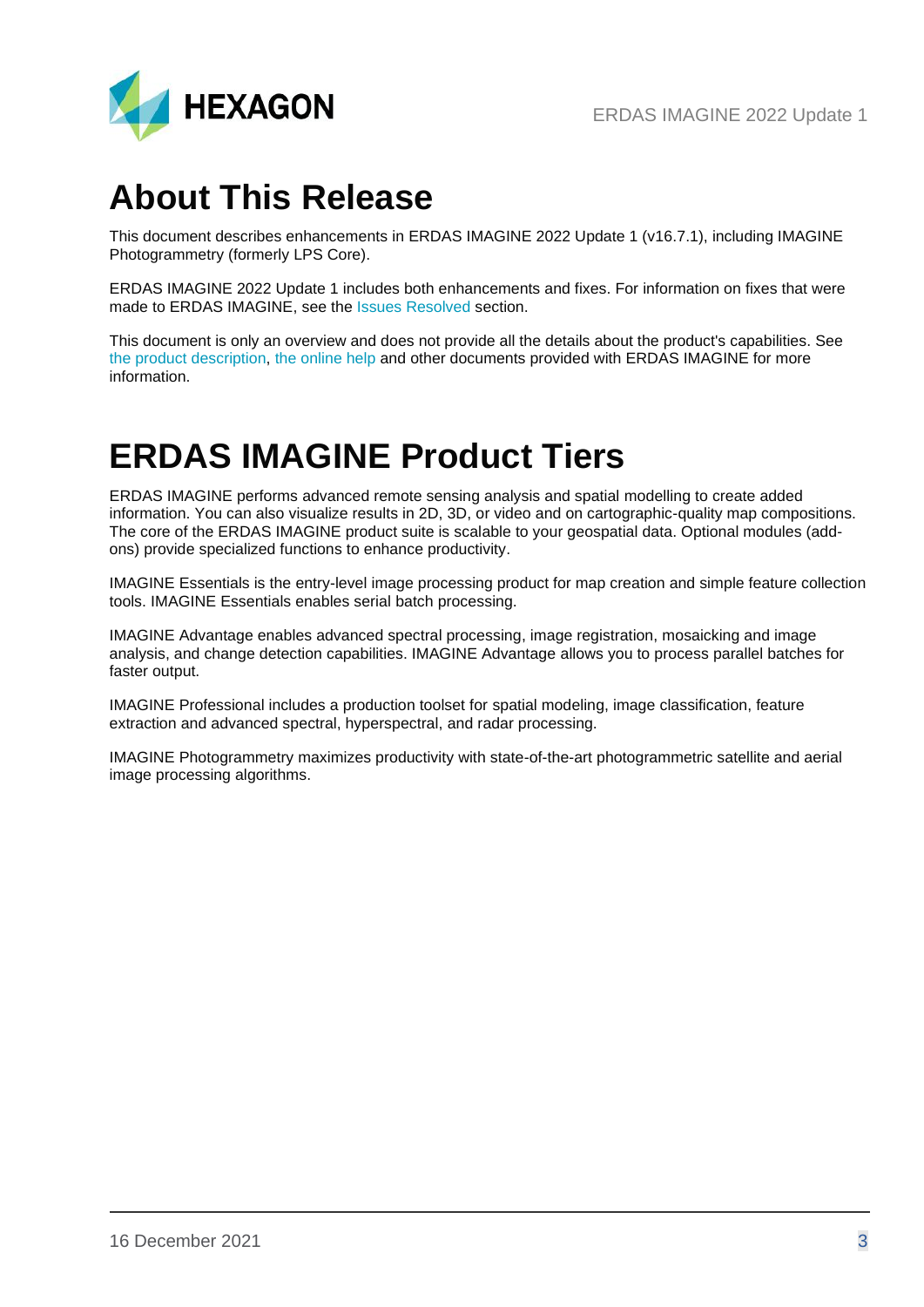## <span id="page-3-0"></span>**New Platforms**

#### <span id="page-3-1"></span>Windows 11 Support

ERDAS IMAGINE 2022 Update 1 has been tested using release versions of Windows 11 Enterprise 21H2 (Build 22000.318) and all urgent issues found were addressed. It is therefore expected that ERDAS IMAGINE 2022 Update 1 will work with the release version of Windows 11.

However Windows 11 is still not considered an officially supported platform for running ERDAS IMAGINE 2022 Update 1. An announcement regarding support will be made at a later date.

#### <span id="page-3-2"></span>Licensing

ERDAS IMAGINE 2022 installers no longer attempt to automatically install geospatial licensing tools as part of the installer. If you wish to use geospatial licensing tools — for example, to set up a floating/concurrent license server — you must download Geospatial Licensing 2022 separately.

We strongly recommend upgrading to the newest version of Geospatial Licensing 2022. If you are unsure of your current version, refer to the Microsoft Windows Add or Remove Programs utility.

You can find the appropriate download in the [Downloads](https://download.hexagongeospatial.com/search?lang=en&product=b3b4786d3d4742ae8d1e7aeee50dae69) section of the Hexagon Geospatial website.

#### <span id="page-3-3"></span>Apache Log4j

Details regarding a new security vulnerability identified as CVE-2021-44228 Apache Log4j 2 were recently released.

A copy of log4j\_\_V1.2.9.jar is included in the ERDAS IMAGINE installation under the bin/x64URelease and bin/win32Release folders as a part of the Bayesian network classifier component. V1.2.9 predates the version of log4j which suffers from the current vulnerability and should not be affected by it. This file is not used by ERDAS IMAGINE and is included for historical reasons and it is scheduled to be removed from the installation for the future v16.8 release. In the meantime, if anyone is concerned about the presence of this file it can safely be removed from the ERDAS IMAGINE installation folder.

It has been confirmed that the APIs that ERDAS IMAGINE uses from the Bayesian network classifier do not make use of the log4j classes. Because no use is made of the log4j classes no use of the JNDI or JMSAppender exploits can be made.

ERDAS IMAGINE 2022 Update 1 contains a zero length version of the jar file. I.e. the existing log4j\_V1.2.9.jar file is replaced with one of the same name, but zero bytes in length (i.e. an empty file containing no java classes).

Any further updates to ERDAS IMAGINE 2022 will include the zero length version of log4j V1.2.9.jar.

The next major release of ERDAS IMAGINE will have  $log4j$  V1.2.9.jar completely removed.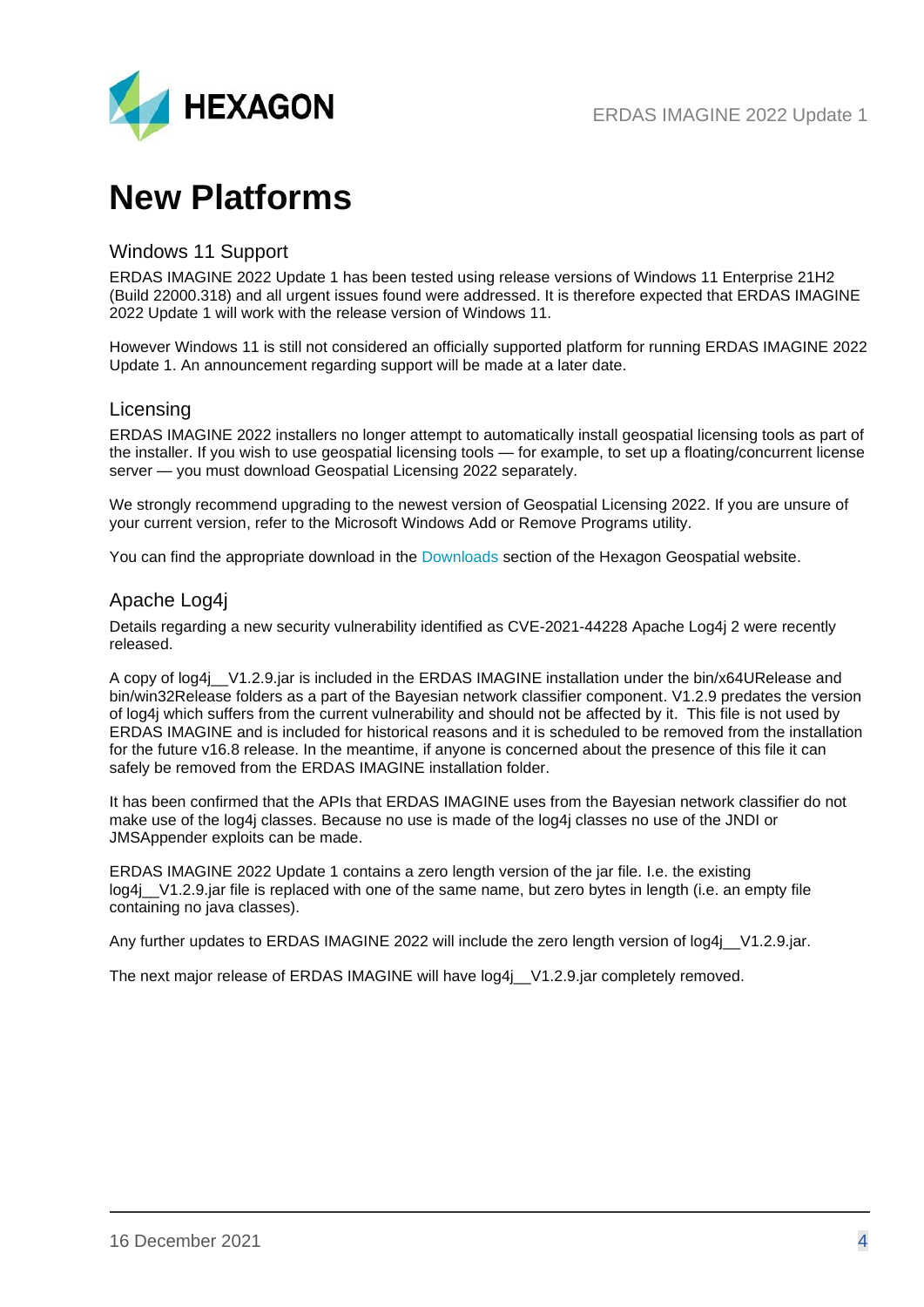

# <span id="page-4-0"></span>**New Technology**

## <span id="page-4-1"></span>Spatial Modeler

After the release of ERDAS IMAGINE 2022 it was found that a limited number of Spatial Model Operators had dialogs which were not responding to Windows Scaling settings. These have been corrected.

<span id="page-4-2"></span>Updated Spatial Modeler Operators

#### <span id="page-4-3"></span>From String



The From String operator's DataType port now provides a dialog from which acceptable DataTypes can be chosen. This makes it easier to choose an appropriate DataType and to avoid typos.

| Im DataType |                                            | × |  |
|-------------|--------------------------------------------|---|--|
| DataType    | IMAGINE.DateTime                           |   |  |
|             | IMAGINE.DateTime                           | Á |  |
|             | <b>IMAGINE.Dictionary</b>                  |   |  |
|             | IMAGINE.Directory                          |   |  |
|             | IMAGINE.DistanceUnitType                   |   |  |
|             | IMAGINE.Double                             |   |  |
|             | IMAGINE.EWindowExtentRule                  |   |  |
|             | IMAGINE.EWindowRule                        |   |  |
|             | <b>IMAGINE.Feature</b>                     |   |  |
|             | IMAGINE.FeatureSet                         |   |  |
|             | IMAGINE.FeatureSubset                      |   |  |
|             | IMAGINE.FieldType                          |   |  |
|             | <b>IMAGINE.File</b>                        |   |  |
|             | IMAGINE.Geometry                           |   |  |
|             | IMAGINE.GridDateTime                       |   |  |
|             | IMAGINE.GridGenerationType                 |   |  |
|             | IMAGINE.GridOrigin                         |   |  |
|             | IMAGINE.GridOriginRule<br>IMAGINE.GridRule |   |  |
|             | IMAGINE.GridToMatchRule                    |   |  |
|             | IMAGINE.ICASortMethodData                  |   |  |
|             | IMAGINE.ImagePair                          |   |  |
|             | <b>IMAGINE.Int</b>                         |   |  |
|             | IMAGINE.InterpolationType                  |   |  |
|             | <b>IMAGINE.Ison</b>                        |   |  |
|             | IMAGINE.LGGIBIIF.DataSet                   |   |  |
|             | IMAGINE.LGGIBIIF.Segment                   |   |  |
|             | IMAGINE.LidarOperationDataData             |   |  |
|             | <b>IMAGINE.List</b>                        |   |  |
|             | IMAGINE.MachineIntellect                   |   |  |
|             | <b>IMAGINE.Matrix</b>                      |   |  |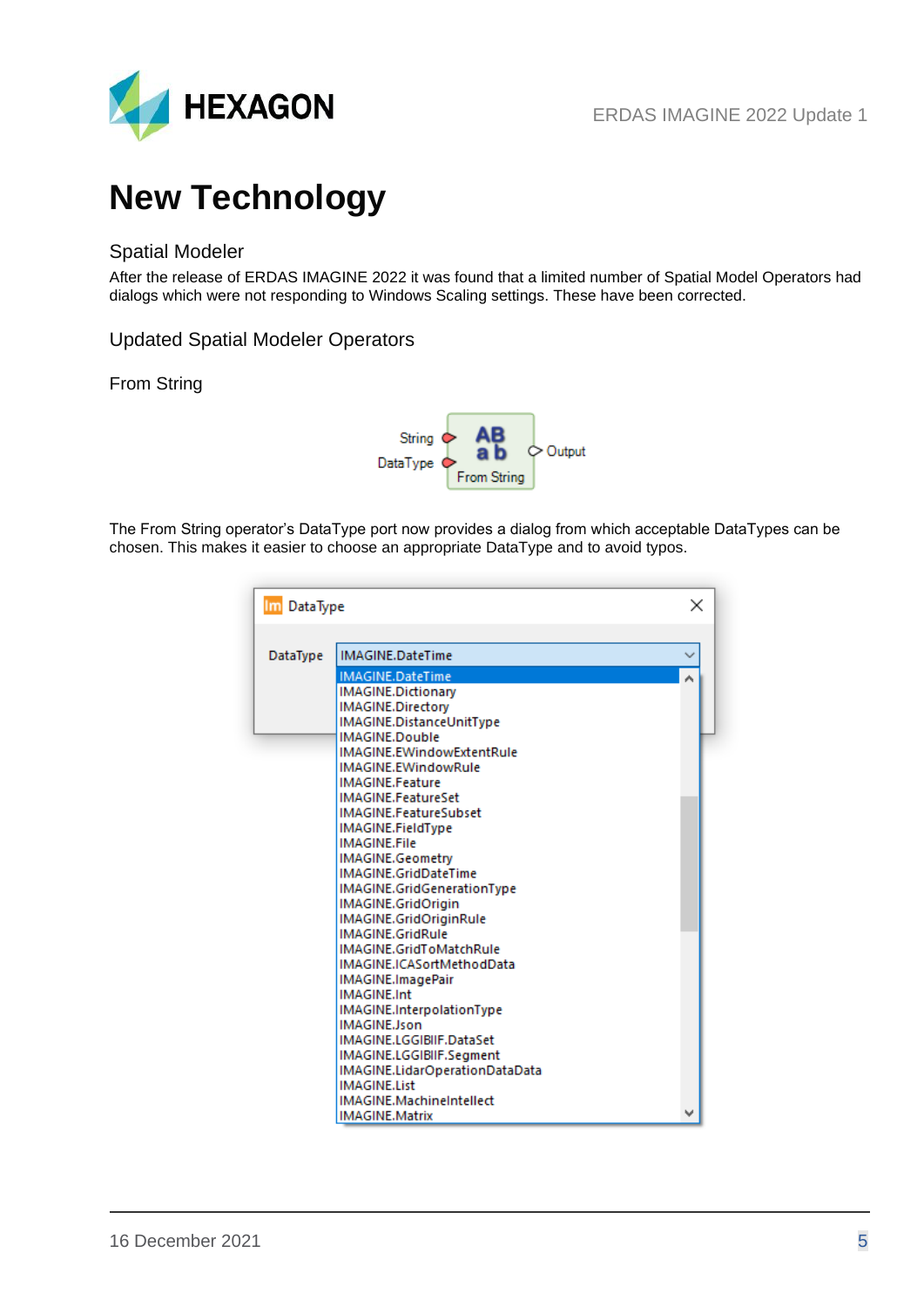

#### <span id="page-5-0"></span>Raster Output



The Raster Output operator's dialog now exposes the new options which were added in previous releases, providing a more efficient method to set the desired parameters.

| Im Raster Output                  | ×                                  |
|-----------------------------------|------------------------------------|
| File Name: (*.img)                |                                    |
|                                   | $\vee$ $\bigoplus$ Clear           |
| <b>File Format:</b>               | Auto                               |
| Data Type:                        | Same as Input                      |
| <b>Block Size:</b>                |                                    |
| <b>V</b> Use preference           |                                    |
| $\frac{1}{\tau}$<br>512<br>Width: | $\frac{1}{\tau}$<br>512<br>Height: |
| File Type:                        | Same as Input                      |
| Compute Pyramids:                 | Use Preference                     |
| Pyramid Generator:                | Auto                               |
| Downsampling Method:              | Auto                               |
| NoData Value:                     |                                    |
| OK<br>Cancel                      | Help                               |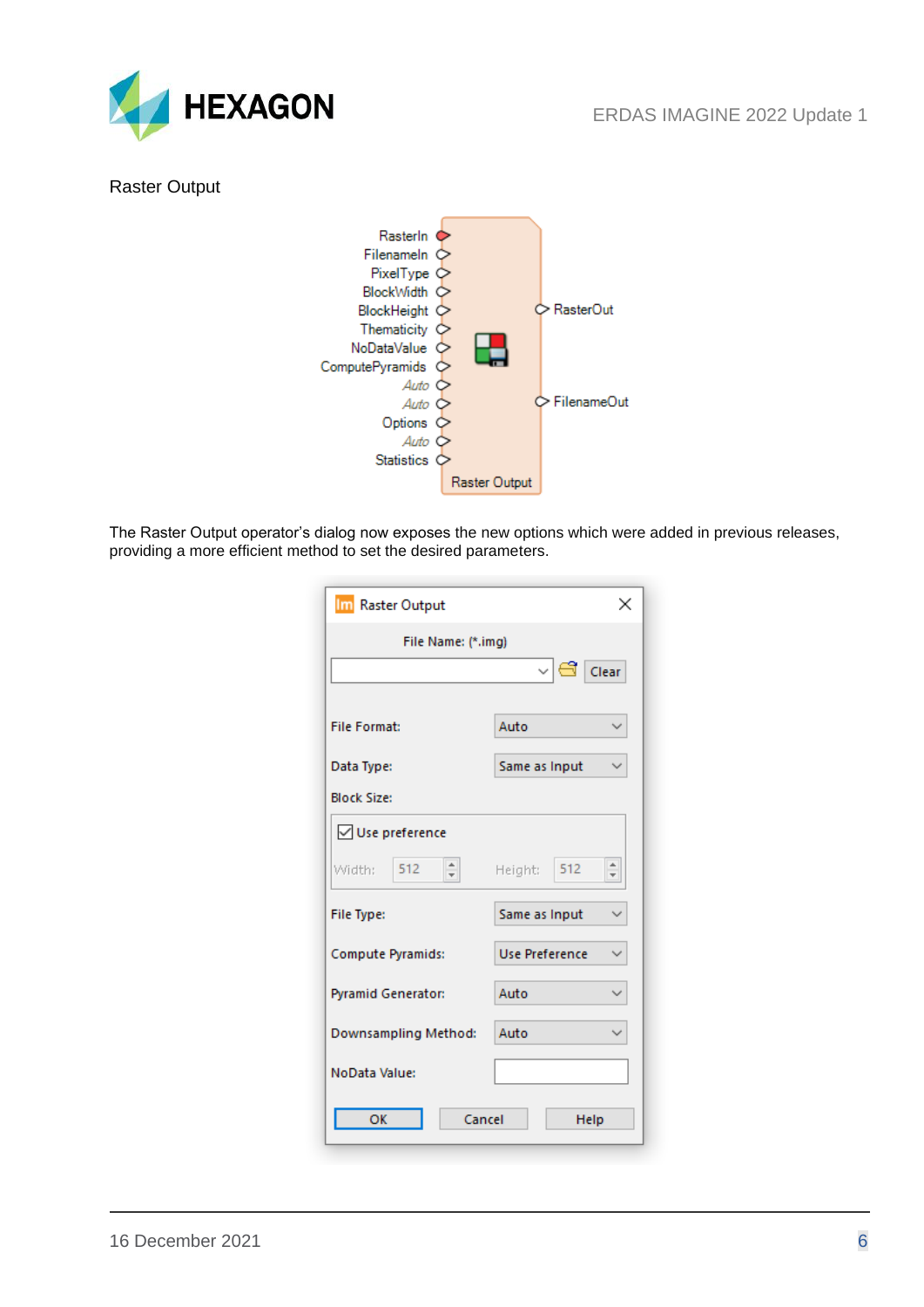

### <span id="page-6-0"></span>Format Support

#### <span id="page-6-1"></span>Planet SuperDove

Planet's SuperDove constellation of satellites is supported via the TIFF raster dll. A Sensor Attribute File (SAF) has been added to make exploiting the 8 available wavelength bands easier in tools such as the 2D Views' band selector, or the Indices dialogs.

| Im Indices |                                       |              |   |     |                   |                      |   | п | ×               |
|------------|---------------------------------------|--------------|---|-----|-------------------|----------------------|---|---|-----------------|
|            | Input File: (*.uai)                   |              |   |     |                   | Output File: (*.img) |   |   |                 |
|            | superdove.uai                         |              |   | €   | superdove_.img    |                      |   |   |                 |
| Sensor:    |                                       |              |   |     |                   |                      |   |   |                 |
|            | <b>Planet SuperDove</b>               |              |   |     |                   |                      |   |   |                 |
|            | <b>Index Options</b>                  | I/O Options  |   |     |                   |                      |   |   |                 |
| Category:  | All                                   |              |   |     |                   |                      |   |   |                 |
| Index:     | WV-II - WorldView New Iron Index      |              |   |     |                   |                      | ₩ |   | <b>Show All</b> |
| Formula:   | (G*Y)/(B*1000)                        |              |   |     |                   |                      |   |   |                 |
|            | <b>Band Selection</b>                 |              |   |     | <b>Parameters</b> |                      |   |   |                 |
|            |                                       |              |   |     |                   |                      |   |   |                 |
|            | Band Wavelength Width G Y Blue        |              |   |     | Param             | Value                |   |   | Descr           |
| 1          | 441.5                                 | 21           |   |     |                   |                      |   |   |                 |
| 2          | 490                                   | 50           |   | ✔   |                   |                      |   |   |                 |
| 3          | 531                                   | $36 -$       |   |     |                   |                      |   |   |                 |
| 4<br>5     | 565                                   | 36           |   |     |                   |                      |   |   |                 |
| 6          | 610<br>665                            | 20<br>30     | ✓ |     |                   |                      |   |   |                 |
| 7          | 705                                   | 16           |   |     |                   |                      |   |   |                 |
| 8          | 865                                   | 40           |   |     | ∢                 |                      |   |   | $\rightarrow$   |
|            | Wavelength units:                     | nanc         |   |     |                   |                      |   |   |                 |
|            |                                       | View         |   |     |                   |                      |   |   |                 |
|            |                                       | Preview      |   |     |                   |                      |   |   |                 |
| OK         |                                       | <b>Batch</b> |   | AOI |                   | Cancel               |   |   | Help            |
|            | Choose sensor type for the input file |              |   |     |                   |                      |   |   |                 |

#### <span id="page-6-2"></span>Pleiades Neo Support

Several late-breaking changes in the Pleiades Neo DiMAP v2 format are now supported, as well as a SAF being added in support of the 6-band R,G,B,NIR,RE,DB multispectral images.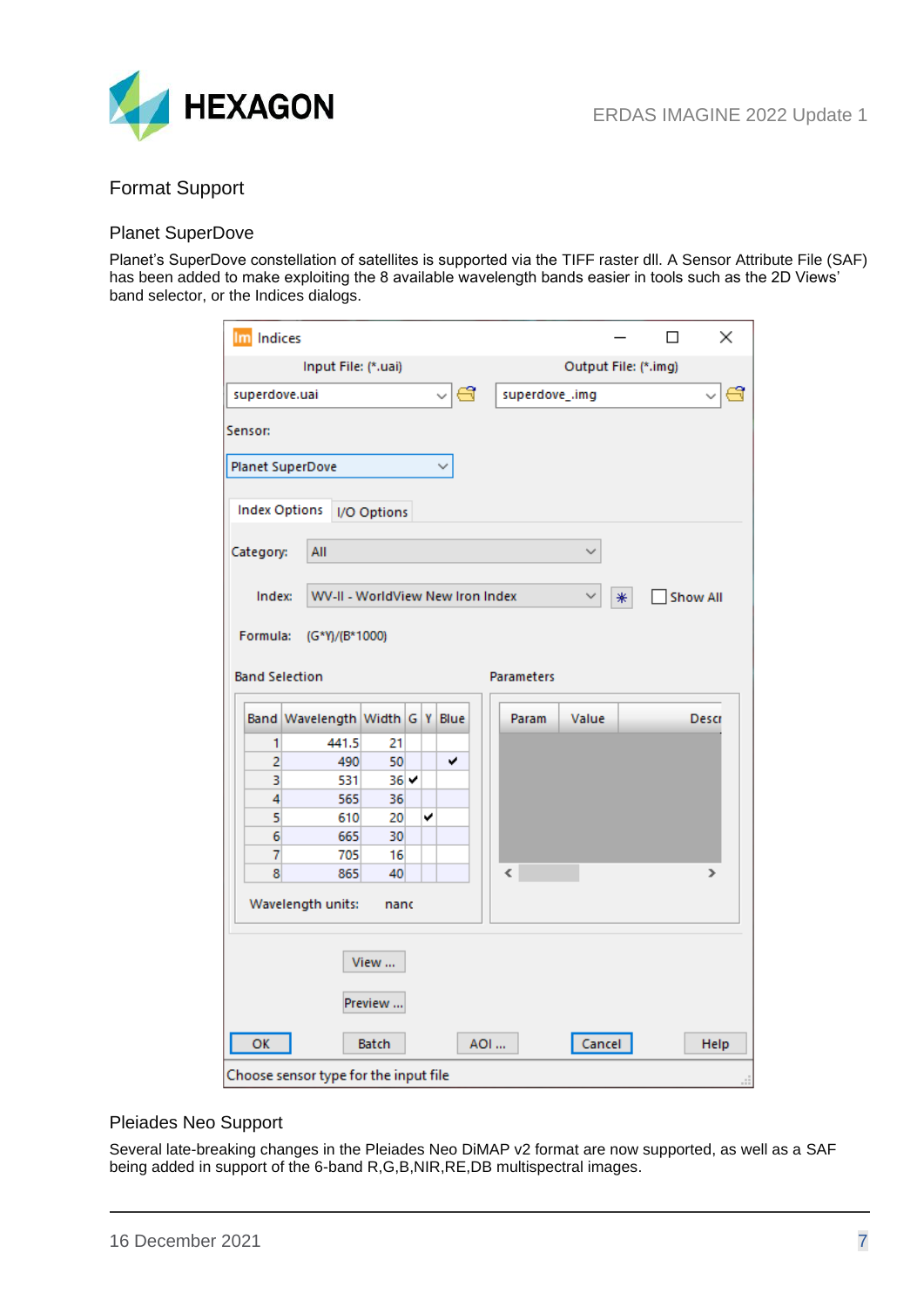

#### <span id="page-7-0"></span>GeoTIFF Vertical Datum tags

Elevation Information parameters stored in the GeoTIFF VerticalCSTypeGeoKey of TIFF-formatted elevation data are now preserved when converting to IMG or when producing a GeoTIFF. In previous versions, the vertical coordinate system information was written to a separate .AUX file with the same root name as the parent TIFF, which was prone to loss or failure to read by some third-party applications. Storing internal to the TIFF file itself in the VerticalCSTypeGeoKey provides a more robust solution.

#### <span id="page-7-1"></span>Capella SIDD NITF

Support for Capella SIDD data in NITF format has been made more robust.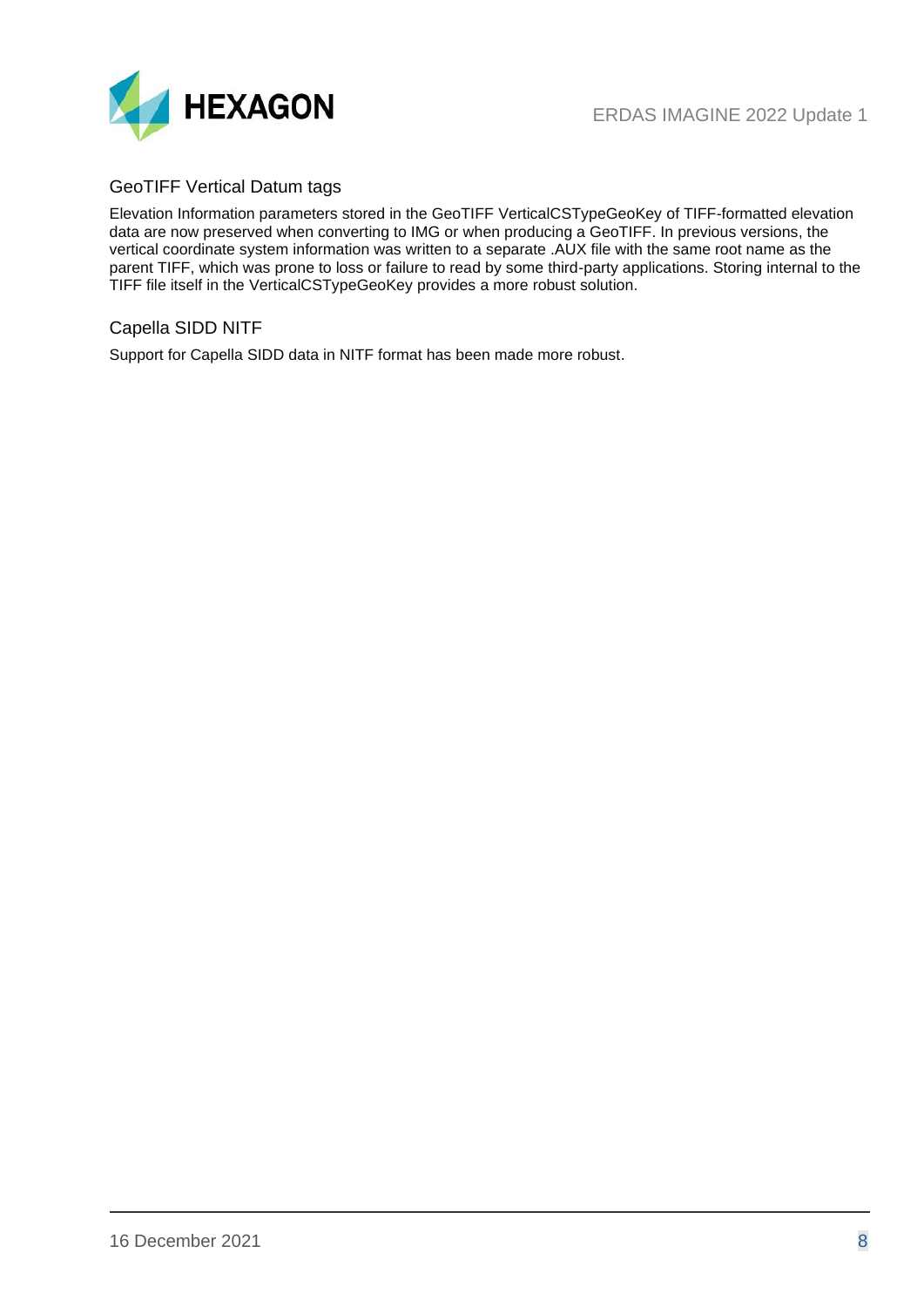

## <span id="page-8-0"></span>General ERDAS IMAGINE

#### <span id="page-8-1"></span>Dynamic Range Adjustments menu

The Dynamic Range Adjustments menu (Live, Discrete and Unique Update) has been added to the SIPSspecific Image Chain ribbon tabs to make it more efficient to control those parameters without switching tabs.



#### <span id="page-8-2"></span>Contents Legend

The Legend in the Contents panel now indicates if the legend has been truncated at 256 entries. Datasets such as Clumped thematic images can have hundreds of thousands of discrete DN values (or more), which you would not want to attempt to represent in the Contents legend, and so it is truncated at 256 entries. Indicating when this truncation has occurred, means the user knows to use an alternative, such as the Raster Attributes CellArray, to access all the class values.



#### <span id="page-8-3"></span>Editing File Geodatabase features

Feature data stored in the File Geodatabase format can now be edited in the 2D View.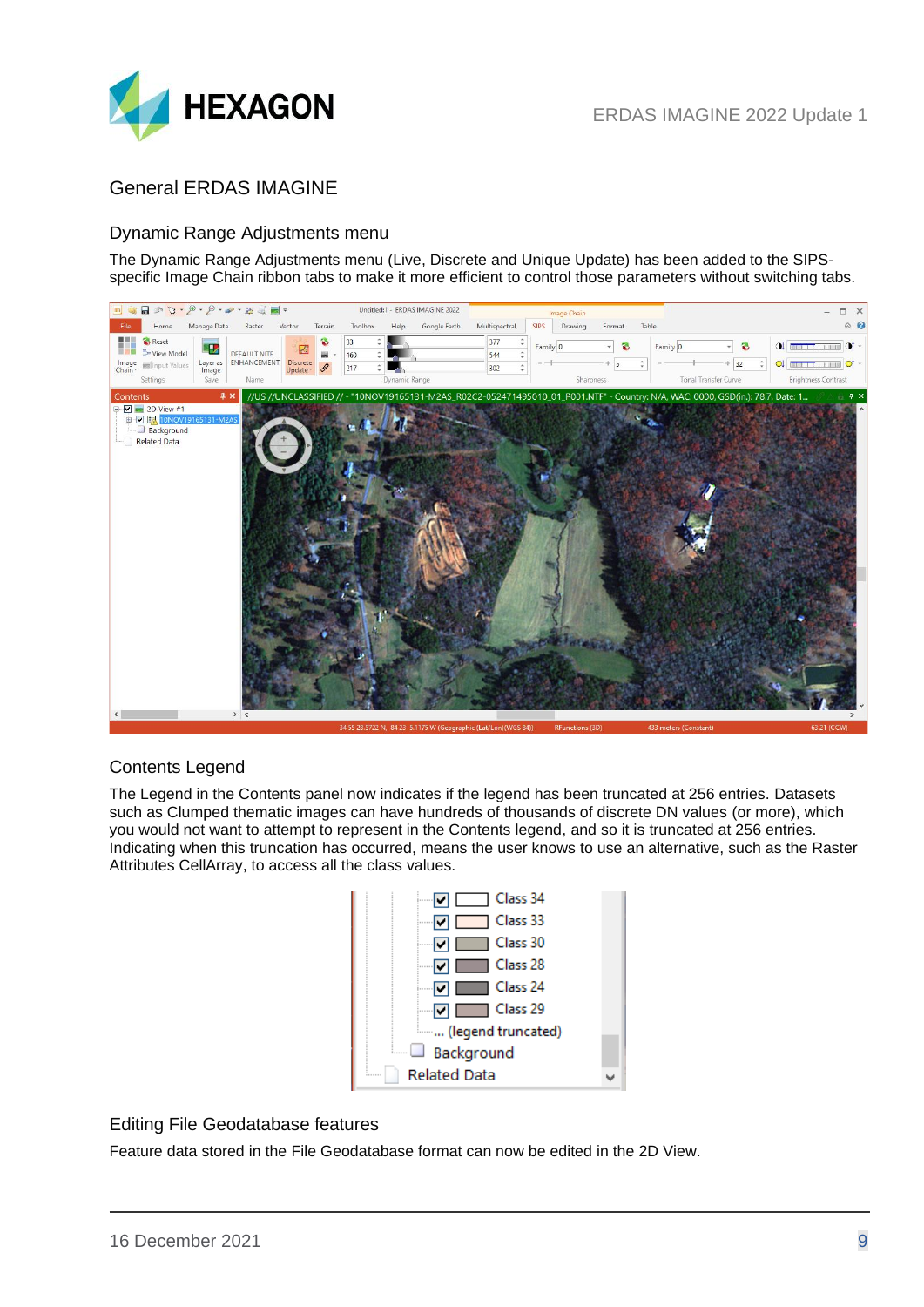

# <span id="page-9-0"></span>**System Requirements**

## <span id="page-9-1"></span>ERDAS IMAGINE

| Computer/ Processor                                                     | 64-bit: Intel 64 (EM64T), AMD 64, or equivalent (four or more logical processors are strongly<br>recommended)                                                                                                                                                                                                                                                                                                                                                                                                               |  |  |  |  |  |  |
|-------------------------------------------------------------------------|-----------------------------------------------------------------------------------------------------------------------------------------------------------------------------------------------------------------------------------------------------------------------------------------------------------------------------------------------------------------------------------------------------------------------------------------------------------------------------------------------------------------------------|--|--|--|--|--|--|
| Memory (RAM)                                                            | 16 GB or more strongly recommended                                                                                                                                                                                                                                                                                                                                                                                                                                                                                          |  |  |  |  |  |  |
| Disk Space                                                              | 6 GB for software<br>7 GB for example data<br>٠<br>Data storage requirements vary by mapping project <sup>1</sup><br>٠                                                                                                                                                                                                                                                                                                                                                                                                      |  |  |  |  |  |  |
| Operating Systems <sup>2, 3, 4</sup>                                    | Windows 10 Pro (64-bit) (version 1607 or higher)<br>٠<br>Windows 10 Enterprise (64-bit) (version 1607 or higher)<br>Windows Server 2019 (64-bit)<br>٠<br>Windows Server 2022 (64-bit)<br>٠<br>Windows 11 Enterprise (64-bit) (Viable, not currently considered Supported)<br>٠                                                                                                                                                                                                                                              |  |  |  |  |  |  |
| Software                                                                | OpenGL 2.1 or higher (this typically comes with supported graphics cards <sup>5</sup> )<br>۰<br>Java Runtime 1.7.0.80 or higher - IMAGINE Objective requires JRE and can utilize any<br>٠<br>installed and configured JRE of version 1.7.0.80 or higher. Microsoft Visual C++ 2010 x64<br>Redistributable is also required.<br>Python 3.7.x (Python is optionally usable with Spatial Modeler)                                                                                                                              |  |  |  |  |  |  |
|                                                                         | Microsoft DirectX® 9c or higher<br>٠<br>.NET Framework 4.7.2 or higher<br>OpenCL 1.2 with a device that supports double precision (cl_khr_fp64) if wanting to GPU<br>accelerate NNDiffuse and other Operators. Functions should fall back to the CPU if suitable GPU<br>not present.<br>An NVIDIA card with CUDA Compute level of 3.0 or greater is recommended for use with Deep<br>Learning and 5.0 or greater for other Spatial Modeler Operators. Functions should fall back to<br>the CPU if suitable GPU not present. |  |  |  |  |  |  |
| Recommended<br><b>Graphics Cards for</b><br>Stereo Display <sup>6</sup> | NVIDIA® Quadro® P6000, P5000, P4000, P2000<br>$\bullet$<br>NVIDIA® Quadro® M6000, M5000, M4000, M2000<br>٠<br>NVIDIA <sup>®</sup> Quadro® K5200, K5000, K4200, K4000, K2200, K600, K420<br>NVIDIA Quadro RTX4000<br>٠                                                                                                                                                                                                                                                                                                       |  |  |  |  |  |  |
| Recommended Stereo<br><b>Display Monitors</b>                           | 120 Hz (or above) LCD Monitors with NVIDIA 3D Vision™ Kit, or<br>۰<br>3D PluraView system from Schneider Digital7<br>Vision Engineering CONTOUR 3D stereoscopic GIS display                                                                                                                                                                                                                                                                                                                                                 |  |  |  |  |  |  |
| Recommended Stereo<br>Glasses and Emitter kits                          | NVIDIA 3D Vision™ Kit<br>3DTV Universal Emitter                                                                                                                                                                                                                                                                                                                                                                                                                                                                             |  |  |  |  |  |  |
| Peripherals                                                             | All software installations require:<br>One Windows-compatible mouse with scroll wheel or equivalent input device<br>Printing requires Windows-supported hardcopy devices <sup>8</sup><br>Software security (Hexagon Geospatial Licensing 2022) requires one of the following:<br>Ethernet card, or<br>One USB port for hardware key<br>Advanced data collection requires one of the following hand controllers: <sup>9</sup><br>TopoMouse™ or TopoMouse USB™<br>Immersion 3D Mouse                                          |  |  |  |  |  |  |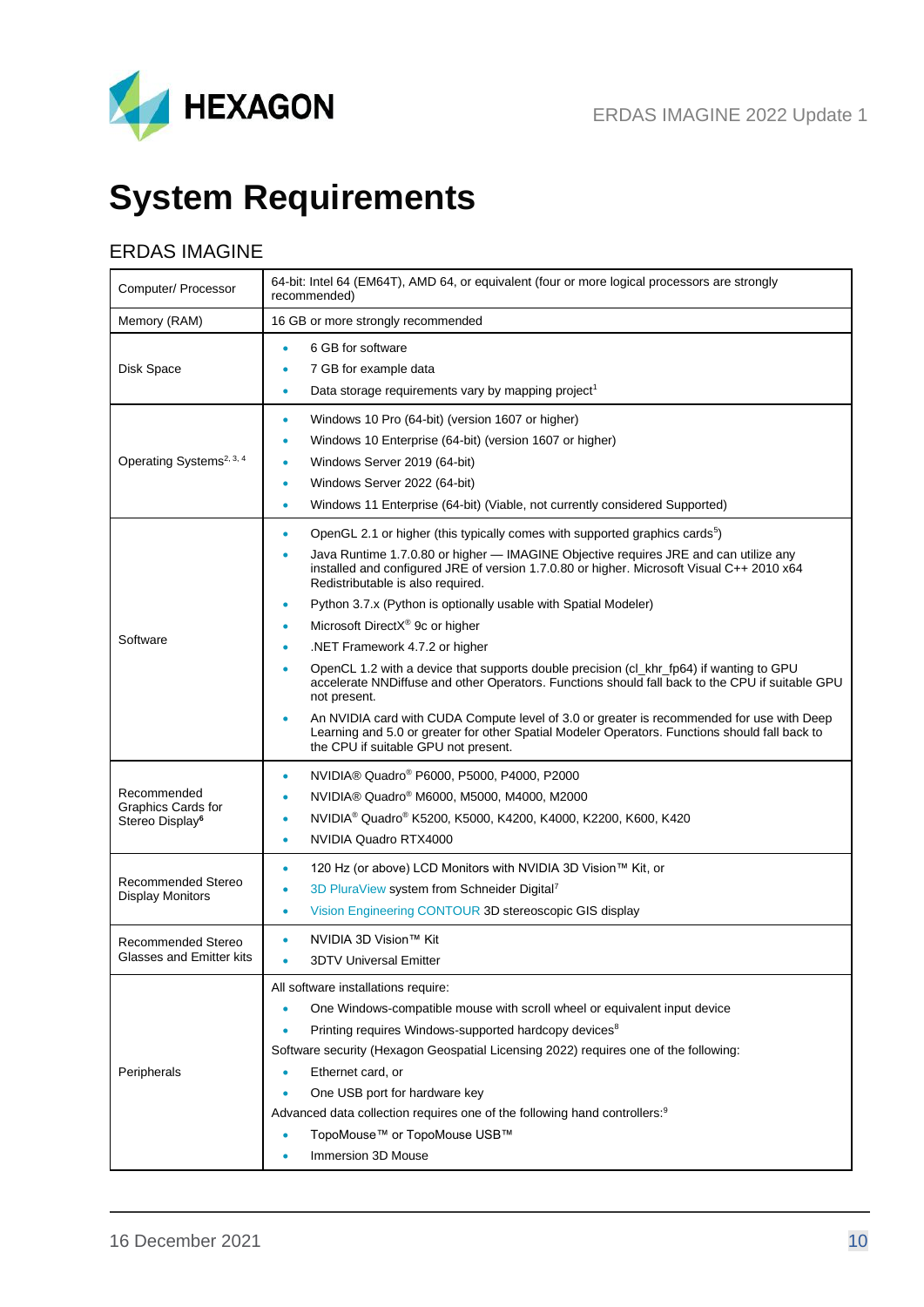

|                                         | <b>MOUSE-TRAK</b><br>٠                                                                                                                                                                                                                                                                    |
|-----------------------------------------|-------------------------------------------------------------------------------------------------------------------------------------------------------------------------------------------------------------------------------------------------------------------------------------------|
|                                         | Stealth 3D (Immersion), S3D-E type, Serial Port<br>٠                                                                                                                                                                                                                                      |
|                                         | Stealth Z, S2-Z model, USB version<br>٠                                                                                                                                                                                                                                                   |
|                                         | Stealth V, S3-V type (add as a serial device)<br>٠                                                                                                                                                                                                                                        |
|                                         | 3Dconnexion SpaceMouse Pro <sup>10</sup><br>٠                                                                                                                                                                                                                                             |
|                                         | 3Dconnexion SpaceExplorer mouse <sup>10</sup><br>٠                                                                                                                                                                                                                                        |
|                                         | Z/I Mouse<br>۰                                                                                                                                                                                                                                                                            |
| ArcGIS and GeoMedia<br>Interoperability | ERDAS IMAGINE can be safely installed on a computer that has GeoMedia 2020 or GeoMedia<br>۰<br>2022 installed; however, for greatest compatibility, it is highly recommended to install matching<br>versions (including updates).                                                         |
|                                         | ERDAS IMAGINE 2022 requires GeoMedia 2022 for live linking. Order of installation does not<br>٠<br>matter.                                                                                                                                                                                |
|                                         | <b>ERDAS IMAGINE can interact with File Geodatabases.</b><br>٠                                                                                                                                                                                                                            |
|                                         | ERDAS IMAGINE can be safely installed on a computer that has ArcGIS® versions 10.6 through<br>٠<br>10.8.1 (but ArcGIS installation is not required for File Geodatabase access).                                                                                                          |
| Database Engines                        | PostgreSQL 13.2 with PostGIS 3.1.1: PostGIS can be used to store GeoMedia Features (.pfp)<br>۰                                                                                                                                                                                            |
|                                         | Oracle Server 19c (12.2.0.3) 64-bit: Oracle Server 19c can be used to store Oracle GeoRaster<br>٠<br>ogr) (requires Oracle Spatial), SDE Raster (.sdi) (requires ArcGIS for Server) and Oracle<br>Spatial Features (.ogv) (requires Oracle Spatial), as well as GeoMedia Features (.ofp). |
|                                         | Microsoft SQL Server 2019 64-bit: Microsoft SQL Server 2019 can be used to store GeoMedia<br>٠<br>Features (.sfp)                                                                                                                                                                         |

## <span id="page-10-0"></span>ERDAS IMAGINE System Requirements Notes

<sup>1</sup> Disk I/O is usually the slowest task in geospatial data processing. Faster hard disks improve productivity. Reading data from one disk, writing temporary data to a second disk, and writing data to a third disk improves performance. Disk arrays improve productivity, but some RAID options slow performance. Network disk drives are subject to network limitations.

<sup>2</sup> Server Operating Systems are not supported for IMAGINE Photogrammetry, ORIMA, or ERDAS ER Mapper.

<sup>3</sup> The 3D stereo viewing and peripheral requirements of IMAGINE Photogrammetry limit its operating system options.

4 Includes ERDAS ER Mapper support.

<sup>5</sup> Windows provides a generic OpenGL driver for all supported graphics cards; however, an OpenGLoptimized graphics card and driver are recommended for these applications.

<sup>6</sup> Graphics cards certified with previous versions of IMAGINE Photogrammetry and ORIMA may also be compatible but are not certified in the current version. Drivers must not be newer than R418. NVidia dropped 3D Vision support for drivers released after R418 U4 (425.31), which was released on April 11, 2019.

<sup>7</sup> Stereo Monitors certified with previous versions of IMAGINE Photogrammetry and ORIMA may also be compatible but are not certified in the current version.

<sup>8</sup> HP-RTL drivers are recommended. Windows 64-bit print servers require 64-bit print drivers.

9 Stealth S-Mouse (S2-S model) and MOUSE-TRAK are the only supported hand controllers in Stereo Analyst for ERDAS IMAGINE.

<sup>10</sup> 3Dconnexion mice are supported in IMAGINE Photogrammetry.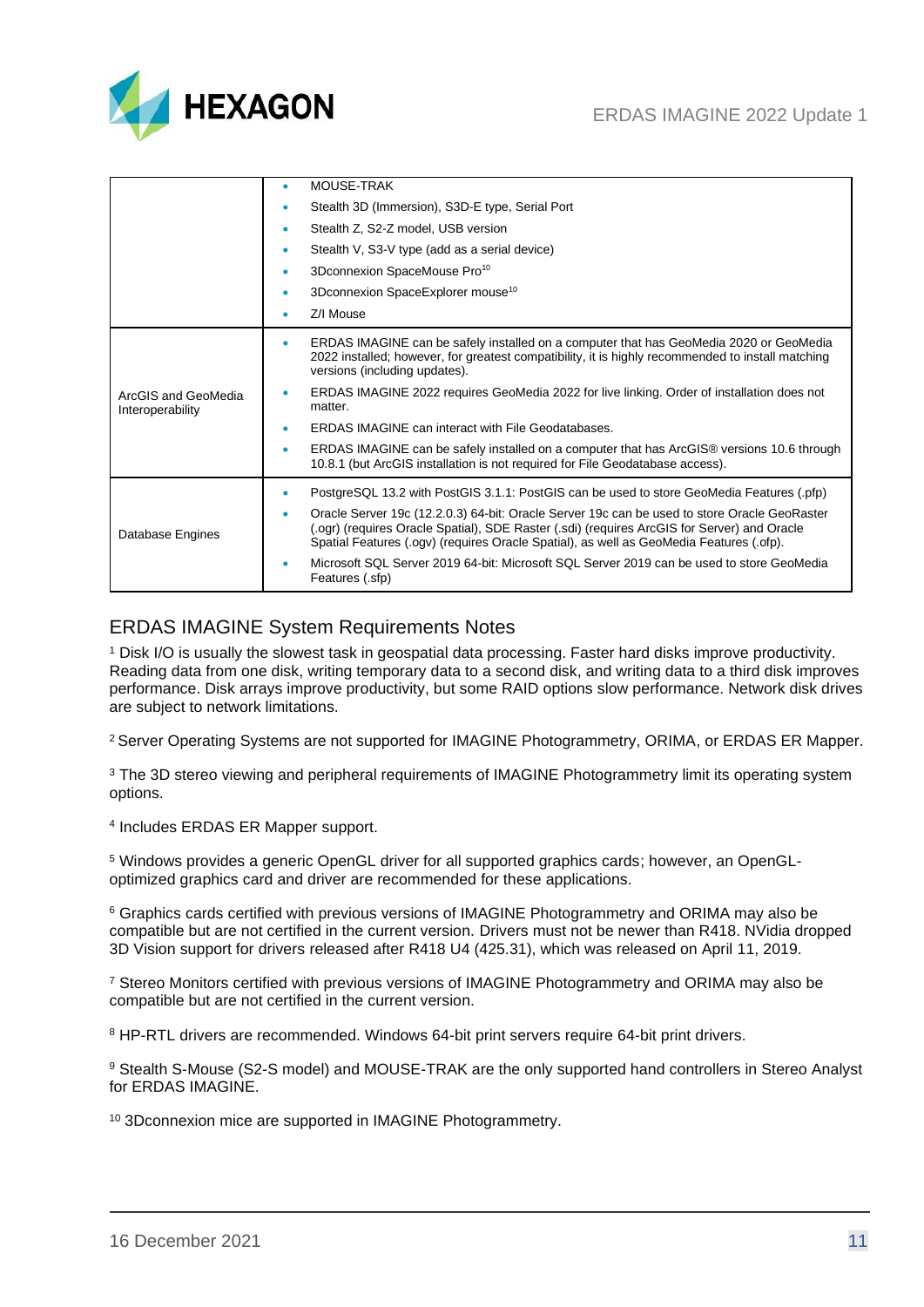

## <span id="page-11-0"></span>**Issues Resolved – ERDAS IMAGINE 2022 Update 1**

### <span id="page-11-1"></span>IMAGINE Essentials

| <b>Support Ticket</b> | <b>Summary - IMAGINE Essentials</b>                                                                                        |
|-----------------------|----------------------------------------------------------------------------------------------------------------------------|
| 00035101              | Spectral Profile Tool crashes when dragging the Spectral Profile window from a Hi-res monitor to a Low-<br>res monitor     |
| 00031144              | Crash occurs when changing Image Chain to SIPS for Sentinel-2 imagery opened using directory-based<br>S2* *SAFE raster dll |
| 00023117              | Opening the vector attribute cell array and then clicking within features causes the column headings to<br>disappear       |

## <span id="page-11-2"></span>IMAGINE Advantage

| Support Ticket | <b>Summary - IMAGINE Advantage</b>                                                                      |
|----------------|---------------------------------------------------------------------------------------------------------|
| 00022722       | Allow non-integer values for contours created with Terrain Prep Tool                                    |
| 00023378       | MosaicPro crashes when using mop with color balancing enabled and a high volume of input TIFF<br>images |

## <span id="page-11-3"></span>IMAGINE Objective

| <b>Support Ticket</b> | <b>Summary - IMAGINE Objective</b>                                                                                                                                                                                                           |
|-----------------------|----------------------------------------------------------------------------------------------------------------------------------------------------------------------------------------------------------------------------------------------|
| 00023143              | When using IMAGINE Objective's vector object processor Association: Shadows with the Compute<br>function enabled it was reporting a shadow angle of 359 degrees. This has been corrected to return a<br>more appropriate angle for the data. |
| 00023129              | Distribution bounds for Rectangularity were not being used                                                                                                                                                                                   |

## <span id="page-11-4"></span>IMAGINE Photogrammetry

| <b>Support Ticket</b> | <b>Summary - IMAGINE Photogrammetry</b>                                                                                         |
|-----------------------|---------------------------------------------------------------------------------------------------------------------------------|
| 00023574              | The output of the RPC Generation tool was outputting a RPC file that did not fit RPC specifications in<br>STDI-0002 Appendix E. |

#### <span id="page-11-5"></span>IMAGINE Professional

| <b>Support Ticket</b> | <b>Summary - IMAGINE Professional</b>                                                                                                                                                                                                                                                                   |
|-----------------------|---------------------------------------------------------------------------------------------------------------------------------------------------------------------------------------------------------------------------------------------------------------------------------------------------------|
| 00023214              | The subset output option in Spectral Analysis Workstation using an AOI from Edit Spatial Subset writes a<br>background value assigned to '-inf'. The output subset can be displayed without error, but the content<br>cannot be visually interpreted. The output is displayed as a solid block of data. |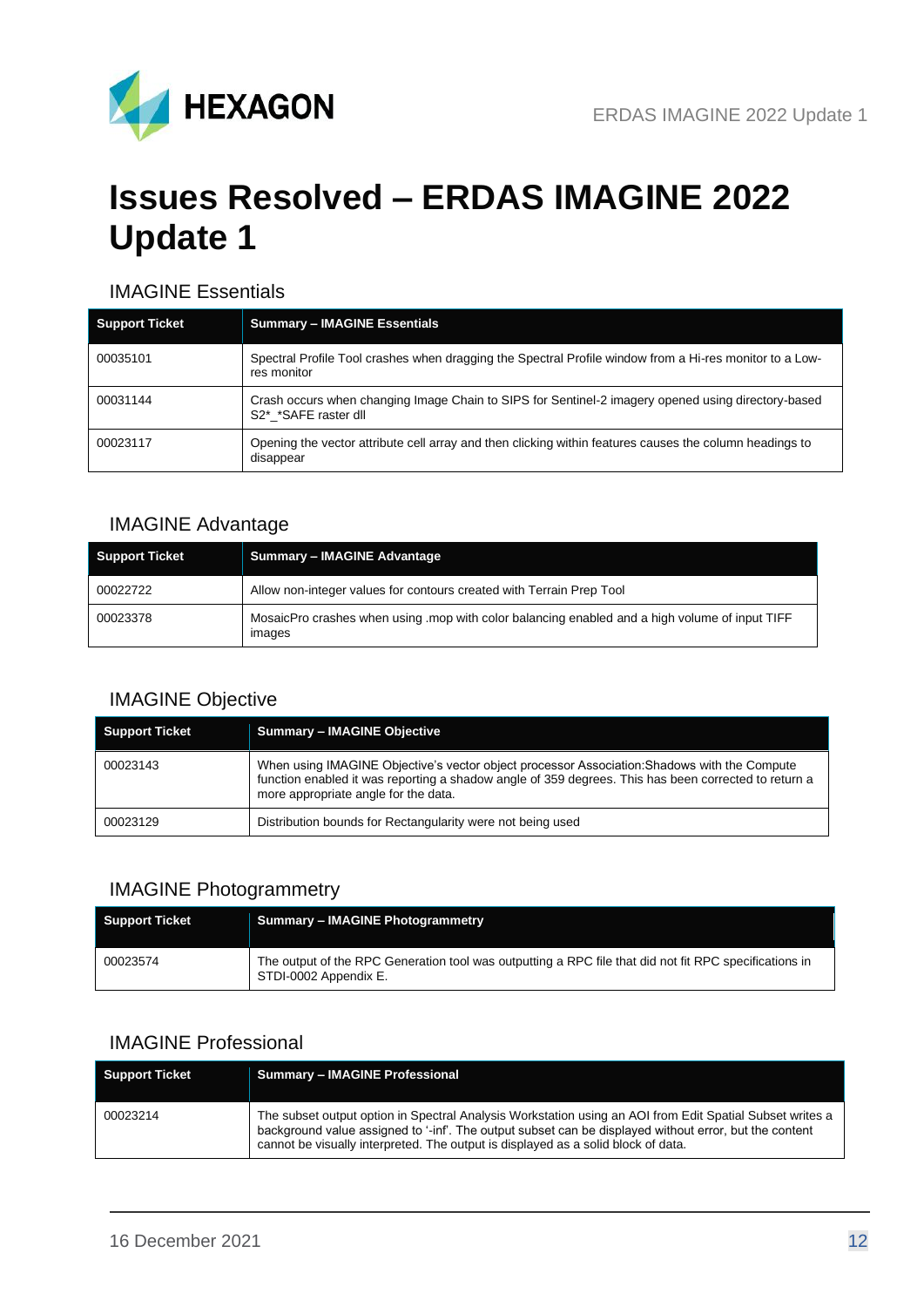

## <span id="page-12-0"></span>Spatial Modeler

| <b>Support Ticket</b> | <b>Summary - Spatial Modeler</b>                                                                                                                                                         |
|-----------------------|------------------------------------------------------------------------------------------------------------------------------------------------------------------------------------------|
| 00031363              | Features Input operator doesn't always read all geometries from GeoPackage                                                                                                               |
|                       | This was tracked to the particular GeoPackage having an (incorrect) Feature Count of 0 which was not<br>being catered for.                                                               |
| 00029935              | "Define Point Match Options" operator problem causing a crash.                                                                                                                           |
|                       | If creating a model with the "Generate Control Points Based On Reference" and the "Define Point"<br>Match Options, using the "UseCustomPointDistribution" options could lead to a crash. |
| 00023173, 00023213    | Object Detection finds objects in NoData region                                                                                                                                          |
| 00035645              | CLAHE operator model can generate unexpected raster output band values when downstream Band<br>Selection operators split the raster stream into individual bands.                        |
| 00035338              | Convert To Raster operator outputs to extent of input file instead of input features                                                                                                     |
| 00023222              | Read Image Parameters For Frame Camera Model operator UI provider cell array does not show the<br>Image Orientation column.                                                              |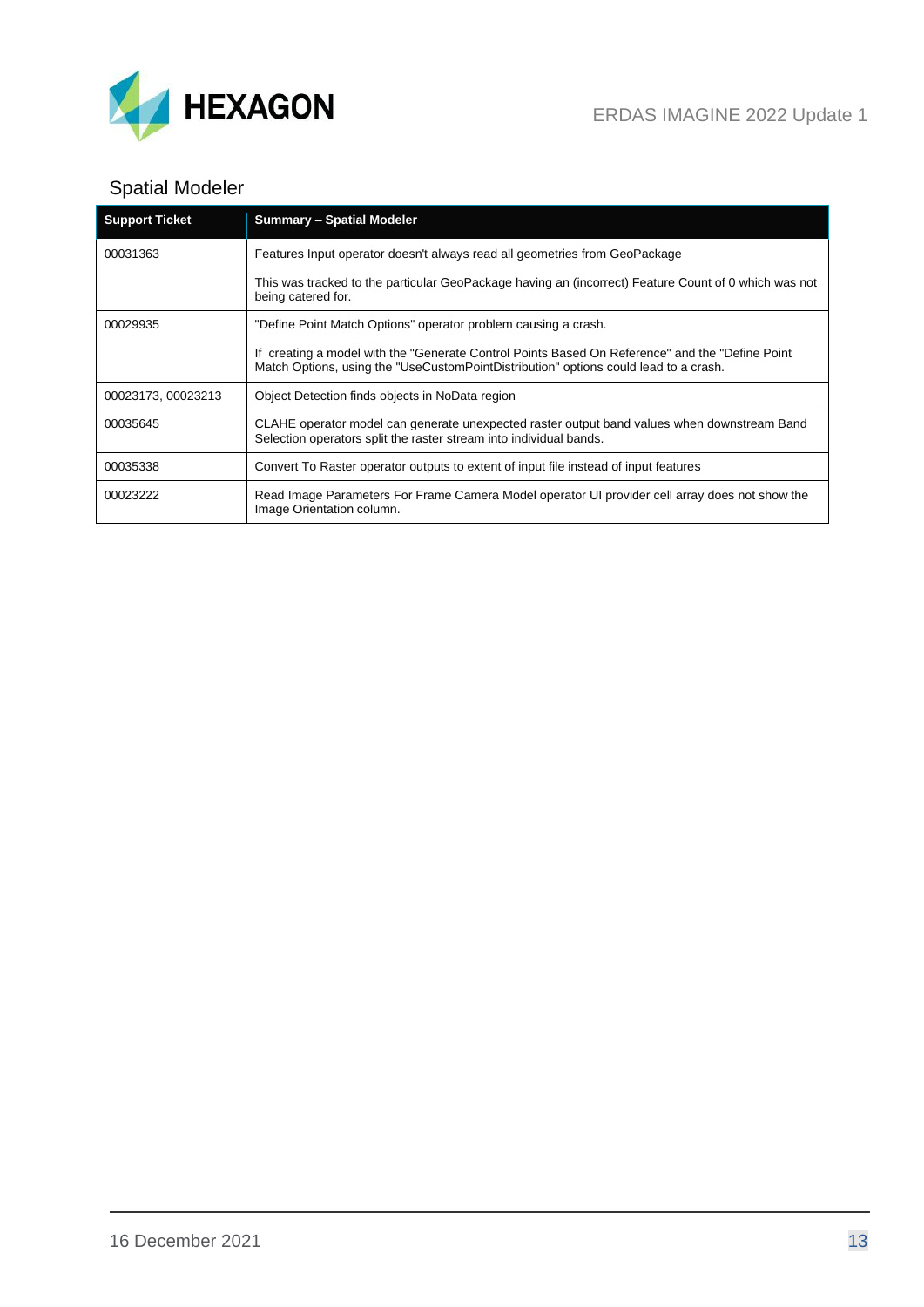

## <span id="page-13-0"></span>**About Hexagon**

Hexagon is a global leader in digital reality solutions, combining sensor, software and autonomous technologies. We are putting data to work to boost efficiency, productivity, quality and safety across industrial, manufacturing, infrastructure, public sector, and mobility applications.

Our technologies are shaping production and people-related ecosystems to become increasingly connected and autonomous – ensuring a scalable, sustainable future.

Hexagon's Safety, Infrastructure & Geospatial division improves the performance, efficiency and resilience of vital services. Its Safety & Infrastructure solutions enable smart and safe cities. Its Geospatial software leverages the power of location intelligence.

Hexagon (Nasdaq Stockholm: HEXA B) has approximately 21,000 employees in 50 countries and net sales of approximately 3.8bn EUR. Learn more at [hexagon.com](https://hexagon.com/) and follow us [@HexagonAB.](https://twitter.com/hexagonab)

#### Copyright

© 2022 Hexagon AB and/or its subsidiaries and affiliates. All rights reserved

Warning: The product made the subject of this documentation, including the computer program, icons, graphical symbols, file formats, audio-visual displays and documentation (including this documentation) (collectively, the "Subject Product") may be used only as permitted under the applicable software license agreement, and subject to all limitations and terms applicable to use of the Subject Product therein. The Subject Product contains confidential and proprietary information of Intergraph Corporation, a member of the Hexagon Group of companies ("Hexagon"), its affiliates, and/or third parties. As such, the Subject Product is protected by patent, trademark, copyright and/or trade secret law and may not be transferred, assigned, provided, or otherwise made available to any third party in violation of applicable terms and conditions cited further below.

## Terms of Use

By installing, copying, downloading, accessing, viewing, or otherwise using the Subject Product, you agree to be bound by the terms of the EULA found here: [https://www.hexagonsafetyinfrastructure.com/-](https://www.hexagonsafetyinfrastructure.com/-/media/Legal/Hexagon/SI/Licenses/EULA_SA_SIG-Eng_062021.pdf) [/media/Legal/Hexagon/SI/Licenses/EULA\\_SA\\_SIG-Eng\\_062021.pdf.](https://www.hexagonsafetyinfrastructure.com/-/media/Legal/Hexagon/SI/Licenses/EULA_SA_SIG-Eng_062021.pdf)

## **Disclaimers**

Hexagon and its suppliers believe the information in this publication is accurate as of its publication date. Hexagon is not responsible for any error that may appear in this document. The information and the software discussed in this document are subject to change without notice.

Language Translation Disclaimer: The official version of the Documentation is in English. Any translation of this document into a language other than English is not an official version and has been provided for convenience only. Some portions of a translation may have been created using machine translation. Any translation is provided "as is." Any discrepancies or differences occurring in a translation versus the official English version are not binding and have no legal effect for compliance or enforcement purposes. Hexagon disclaims any and all warranties, whether express or implied, as to the accuracy of any translation.

Reasonable efforts have been made to provide an accurate translation; however, no translation, whether automated or provided by human translators is perfect. If any questions arise related to the accuracy of the information contained in a translated version of Documentation, please refer to its official English version. Additionally, some text, graphics, PDF documents, and/or other accompanying material may not have been translated.